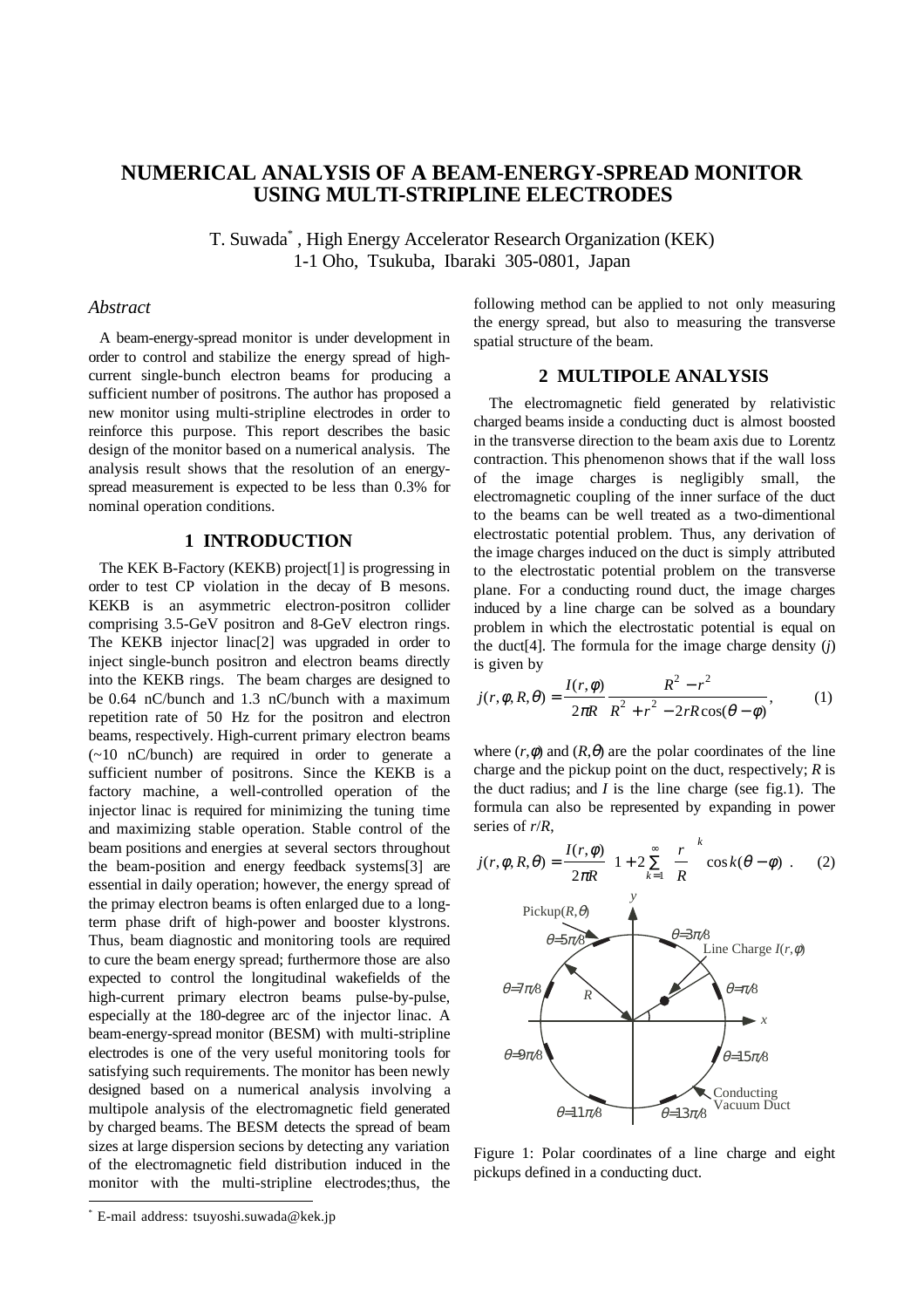If the transverse distribution of a traveling beam is according to a Gaussian function inside the duct, the total image charge  $(J)$  is formulated by integrating the image charge density with a weight of the Gaussian distribution inside the duct area,

$$
J(R, \theta) = \frac{I_b}{2\pi R} \iint j(r, \phi, R, \theta) \times
$$

$$
\exp\left[\frac{-(x - x_0)^2}{2\sigma_x^2}\right] \exp\left[\frac{-(y - y_0)^2}{2\sigma_y^2}\right] dxdy, \quad (3)
$$

where  $I_b$  is the beam charge,  $\sigma_x$  and  $\sigma_y$  are the horizontal and vertical root mean square (rms) half widths of the beam, respectively, and  $(x_0, y_0)$  is the charge center of the gravity of the beam. Assuming that the widths of the charge distribution are sufficiently small compared to the duct radius,  $\sigma_{\gamma}$ ,  $\sigma_{\gamma}$  <<*R*, integration is easily performed by extending the integration area to  $x, y \rightarrow \pm \infty$ , as follows:

$$
J(R,\theta) \approx \frac{I_b}{2\pi R} \left\{ 1 + 2 \left[ \frac{x_0}{R} \cos \theta + \frac{y_0}{R} \sin \theta \right] + 2 \left[ \left( \frac{\sigma_x^2 - \sigma_y^2}{R^2} + \frac{x_0^2 - y_0^2}{R^2} \right) \cos 2\theta + 2 \frac{x_0 y_0}{R^2} \sin 2\theta \right] \right\}, (4)
$$

where the higher orders are neglected; the first to third expanded terms correspond to the monopole, dipole, quadrupole moments, respectively. The beam sizes are related to the quadrupole moment at the least order. Thus, a beam-size measurement can be performed to detect the quadrupole moment (*Jquad*). The formula normalized to the total image charges is given by

$$
J_{quad} \equiv \int_{0}^{2\pi} J(R,\theta) \cos 2\theta d\theta / \int_{0}^{2\pi} J(R,\theta) d\theta, \qquad (5)
$$

$$
= \left(\frac{\sigma_x^2 - \sigma_y^2}{R^2} + \frac{x_0^2 - y_0^2}{R^2}\right).
$$
 (6)

The quadrupole moment is dependent upon both of the beam positions and the sizes from the above formulas; however, the position dependence can be corrected by using the dipole moments. It is also approximately given by using the *n*-pickup amplitudes  $(V_i[i=1-n])$ ,

$$
J_{quad} \approx \sum_{k=1}^{n} V_k \cos 2\theta_k / \sum_{k=1}^{n} V_k.
$$
 (7)

Normalization by summing the *n*-pickup amplitudes needs to cancel out the beam charge variation due to the beam jitter and the sensitivity dependence of the pickups due to the angular width of the electrodes. It is noticed that the absolute beam sizes can not be independently

obtained, because the square difference  $(\sigma_x^2 - \sigma_y^2)$  of the beam sizes is only related to the quarupole moment. This is because the equipotential lines are invariant under the condition  $\sigma_x^2$ -  $\sigma_y^2$ =const if the beam positions do not change.

### **3 NUMERICAL METHOD**

A numerical analysis was carried out based on a chargesimulation method[5] in order to calculate the voltages induced on the electrodes dependent on the beam position and sizes. Here, only a brief overview of this method is given (see ref.6 in detail). The method is based on the boundary element method for analyzing a two-dimentional electrostatic potential problem. In this method some boundary elements and imaginary charges are introduced in order to analyze an electrostatic-field system (see fig.2). All of the conductor surfaces in the system are divided into many domains, which are called "boundary elements"; imaginary charges are also arranged near to the boundary elements in a one-to-one manner. The electrostatic potential of each conductor can be calculated so as to satisfy the boundary conditions of the system, that is, so as that the calculated equipotential surfaces correspond to the conductor surfaces by using the linear superposition of the electrostatic field contributed by all of the real (beam) and imaginary charges. The goodness of the numerical analysis was investigated by analyzing the convergency of the electrostatic potentials calculated for each electrode in various segmentation numbers, while the transverse charge distribution obeyed a Gaussian function with a total horizontal (vertical) width of  $6\sigma_x(\sigma_y)$ , which was also segmented by using finite number of line charges with infinite length. The parameter  $\varepsilon/\delta$  was tuned so as to produce good symmetrical and constant electrostatic potentials on the electrode surfaces. The calculation convergency was deduced to be better than 1%. The obtained parameters are summarized in Table 1.



Figure 2: Segmentation of the beam duct and electrode surface based on the charge-simulation method.